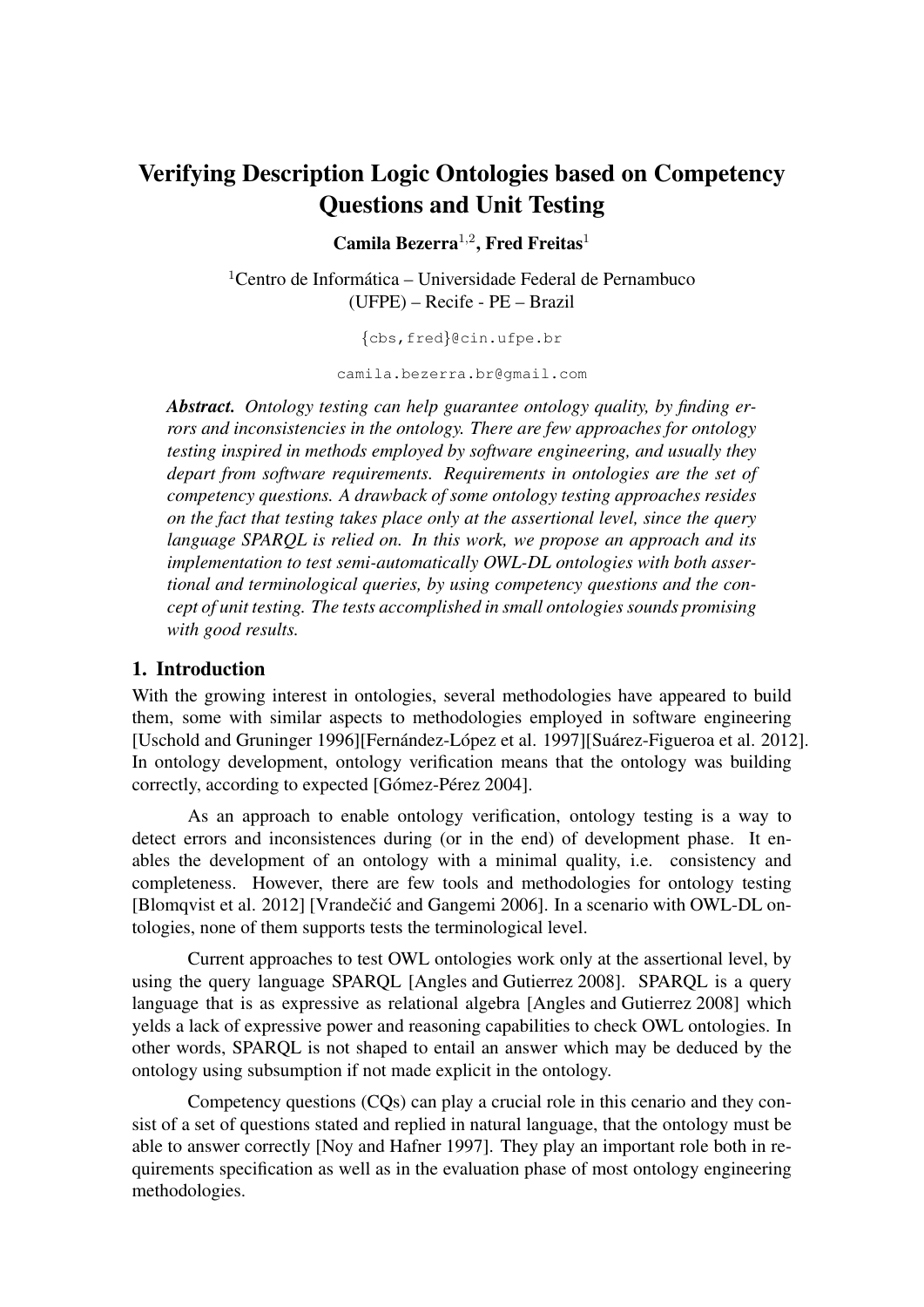Bearing this in mind, in this work we propose an approach and a tool to test semiautomatically OWL-DL ontologies with both ABox and TBox queries, by using competency questions and checking whether they are being met or not. We rely on the idea of unit testing, which aims to testing the individual units of a code in Software Engineering [Pressman 2001].

This paper is organized as follows: section 2 describes presents the proposed method; section 3 presents a tool that implements the method, section 4 shows preliminary results, section 5 is devoted to related work; and section 6 presents some conclusions and future work.

# 2. A method for ontology testing

To introduce our ontology testing approach with DL, we start by presenting an ontology formalization:

Definition 1. *Vocabulary of Ontology. Voc(O) is the vocabulary, i.e., defined and used in ontology O, defined over the triple*  $(N_C, N_R, N_O)$  as explained before. We denote by  $O \models$ δ *if* δ *is true in all the possible models of O.*

**Definition 2. Competency Questions**. A competency question is a  $\langle Q, \sigma \rangle$  such that Q is *a query expressed in a formal language and* σ *is an answer to this query expressed as a variable substitution.*

**Definition 3. Satisfied competency question**. A competency question  $\langle Q, \sigma \rangle$  is satisfied *by an ontology O if*  $O \cup Q \models \sigma$ .

Since we are dealing with controlled natural language, we are dealing with some patterns of CQs that we have found, below some of them:

**Pattern:** Which  $+ <$  class >  $+ <$  property >  $+ <$  class >  $+$  not  $+ <$  property >  $+ <$  class >? **Pattern:** From which  $+$  <property >  $+$  <class>? **Pattern:** Is  $+$   $\langle$  individual $>$  $+$  a  $+$  $\langle$  class $>$ ? **Pattern:** Is  $\langle \text{class} \rangle$  +  $\langle \text{individual} \rangle$  + or +  $\langle \text{individual} \rangle$ ?

In Software Engineering, the phase of testing is very important to guarantee software quality, since it aims at detecting errors, and, to check if the software was implemented in accordance with the requirements and user expectations. The motivation of this work is applying the very same idea in the context of Ontology Engineering.

Analogously, CQs represent user demands for knowledge regarding a domain of discourse. They usually enable developers to define the ontology. Given that domains of discourse and user requirements may change through time, ontologies should evolve in order to represent them accordingly. Thus, it is important that a permanent correspondence among the users goals and the ontology requirements exists. This must be accomplished using a method of systematic testing.

In this paper, we propose description logic ontology testing, relying on competency questions as the units to test single requirements. Following, we formalize the components of an ontology testing approach.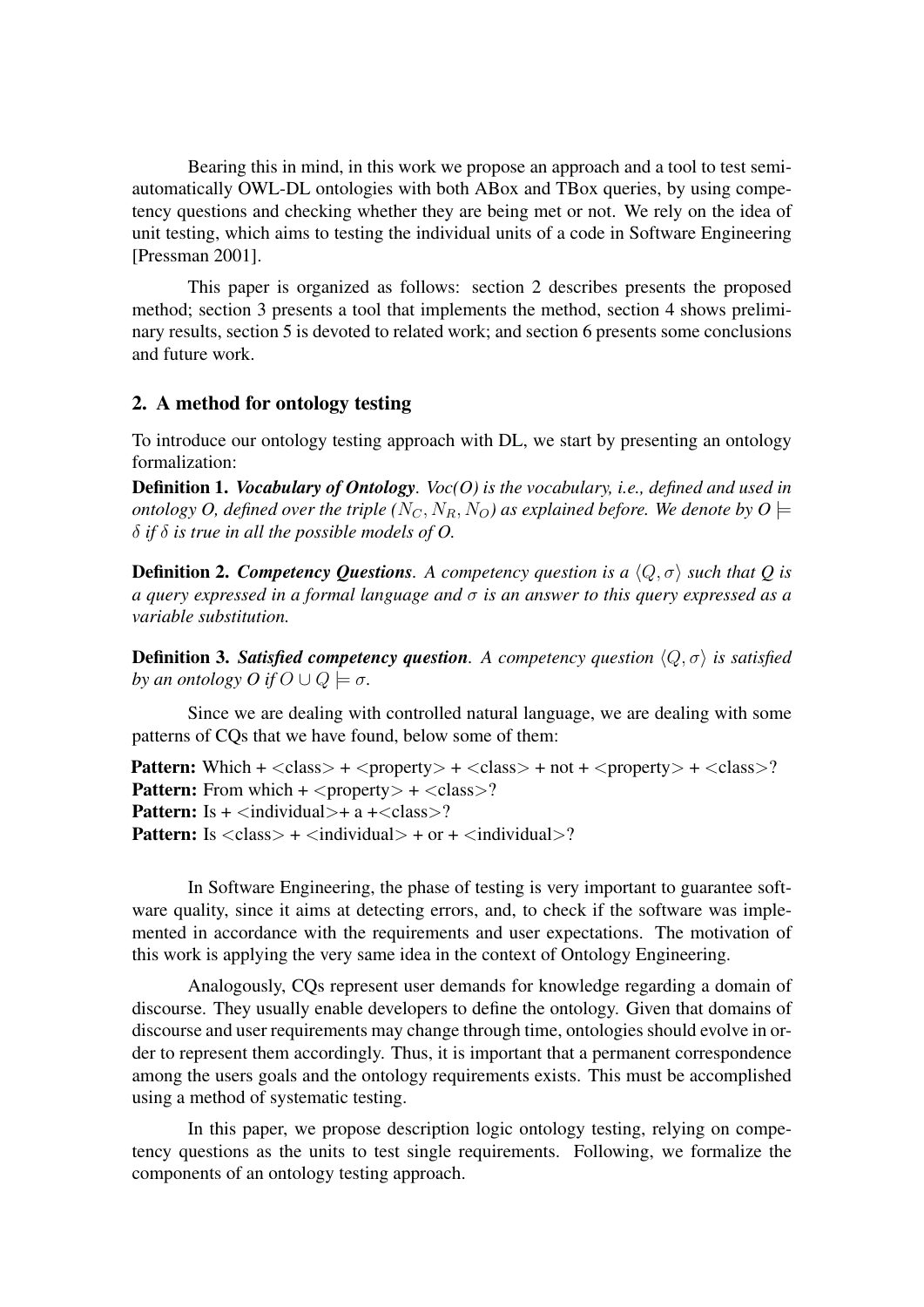Definition 4. *Test case, test plan. A Test case is represented by a CQ that is represented as already defined pair*  $\langle Q, \sigma \rangle$ *. A Test Plan contains a set of test cases, besides other information like author and date. A Test Plan is represented by*  $\{\langle Q, \sigma \rangle\}_{i=1}^n$ , where n is *the number of CQs.*

Definition 5. *Test suite and execution result. A Test Suite is a subset of Test cases of a Test Plan, i.e, if ts is a Test Suite, and tp is its Test Plan then* ts ⊆ tp*. A test suite is important to reuse a set of test cases between test executions. A Test Execution result is an instance of a test suite that corresponds a set of test cases selected to be tested, the result of the tests, the author the performed the test, and date. The execution result is represented by the tuple*  $\langle \langle Q, \sigma \rangle_{i=1}^n \rangle$ ,  $\{\langle Q, \sigma' \rangle_{i=1}^n\}$ *author, date*  $\rangle$ *, where*  $\sigma$  *is the*  $\epsilon$ xpected result, and  $\sigma'$  is the result of the test for each CQ of the suite, whereas the suite *has n CQs.*

Definition 6. *Base Ontology and Testing Ontology. Given an ontology O, we assume that exists (defined by the developer or by the test engineer) a small set of O that represents a base set Ob, so that*  $Ob \equiv \sum_{a \in set of axioms from O} a \cup \sum_{i \in set of instances of O} i$  *,on the other hand, we assumed that the complement of Ob is Ot, which is the part the needs to be tested, such that*  $O = Ob \cup Ot$ , *e*  $Ob \cap Ot = \emptyset$ .

Definition 7. *Representative Testing Ontology. Given an ontology O, a representative testing ontology Ot' is a subset of axioms and/or a set of representative instances from Ot, defined by the test engineer as*  $Ot' \equiv \sum_{a \in set of axioms} a \cup \sum_{i \in set of axioms} i$ *.* 

These definitions rely in the initial knowledge contained in the ontology, i.e. the base ontology, which requires no competency questions. An example of such type of ontology can be upper-domain ones, like BTL2 [Schulz and Boeker 2013] and GFO-Bio [Hoehndorf et al. 2008]. The extending ontology is the one required to be tested. Therefore, not the whole content, e.g. classes and individuals, but a representative set selected by the ontology engineer should and can be used for testing.

#### 3. OWL TESTING TOOL

With the aid of this tool, a user can manage test plans, test suites, test cases and execute test suites through the modules of the layer. First, it is required to create a test plan that contains test cases. As put before, we consider here a test case as a CQ. Figure 1 displays our testing method steps. Considering the Pizza ontology, a test case could be "From which nation is the American Pizza", "America", where "From which nation is the American Pizza" is the small piece from the ontology to be tested, while "America" is the expected result from the test. In the test execution, besides the test case there is a field that indicates if the test case passes or not.



**Figure 1. Cycle of testing ontology method**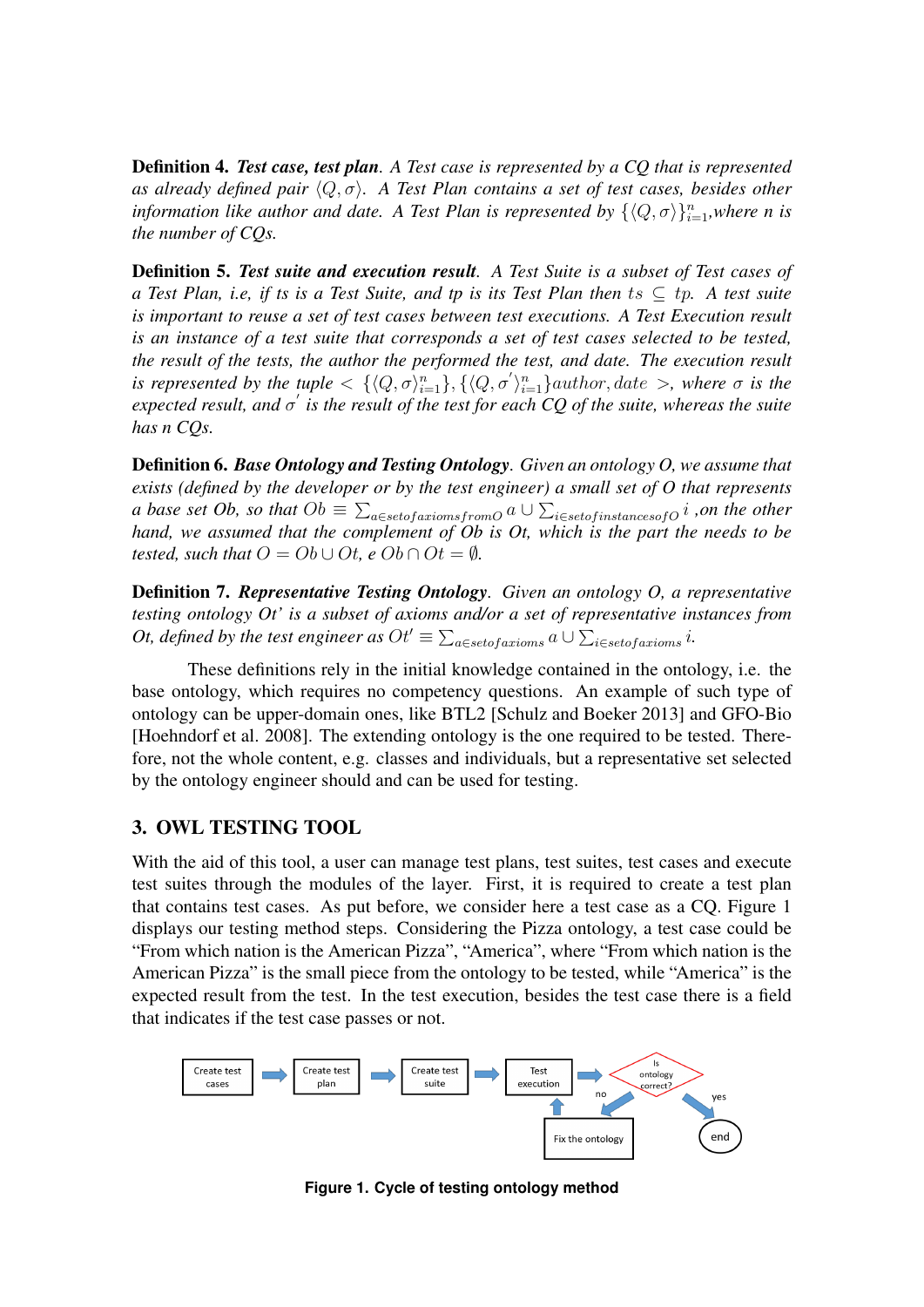In a test execution module, the user chooses which test suite will be executed and the ontology to be tested. The execution is performed by the CQChecker, a tool to support the automation of verifying CQs against OWL ontologies. It provides a mechanism to verify whether the ontology meets its corresponding CQs. CQChecker supports both assertional and terminological queries.

CQChecker module [Bezerra et al. 2014] supports the automation of checking CQs during Ontology Evaluation, and particularly for asserting functional requirements expressed as CQs. The basic functioning of the tool can be summarized in the following terms: first, it analyzes the CQ in order to classify it into one of three types, according to the possible answer it is supposed to retrieve (over classes or instances). Then, the system directs the CQ to the corresponding module, where it will be converted and checked. To accomplish this, our algorithm [Bezerra et al. 2014] basically takes a CQ, splits it into tokens and tries to find the concepts and relations from the ontology described in OWL DL, which the CQ referred to.

Consider the CQ "What is the base of Real Italian Pizza?" about the Pizza ontology. With it and the CQChecker, we want to check if there is any class that would provide an individual for the image of RealItalianPizza, through the relation hasBase, which is a PizzaBase. For this to be achieved, we first search for an object property which can be a verb or a noun, and afterwards we look for the class, which has an image that is a PizzaBase in the relation, in this case ThinAndCrispyBase.

# 4. Preliminaries Experiments

As a validation, we performed tests with three ontologies: Pizza, Travel and Wine ontologies, which are available on the Protégé website. We created a test plan with 12 test cases and 3 test suites. The preliminaries experiments were preformed by the authors.

The CQs are related to several constructs of OWL-DL like class hierarchies, individuals, disjoint classes, intersection  $(A \cap B)$  and union of classes  $(A \cup B)$ ; equivalent classes( $A \equiv B$ ), universal (∀), existential quantification( $\exists$ ) and "has-value" restrictions; and cardinality restrictions.

We performed a test execution in each of them. Each test suite contains the test result. The tool deploys the CQ set, so that the user can select CQs to test. The user can also compare the answer of the test with the expected answer, thus checking if the test passed.

The first measured used is accuracy that is % of execution test correctly answered by the tool. For the Pizza test we get 90% of accuracy. For the Travel test we get 80% of accuracy, and for the Wine test we get 90% of accuracy.

We show now a demonstration of our approach with the pizza ontology. First we create the test cases to the test plan and two test suites available in https://www.dropbox.com/sh/ec6dwv83anqp64s/ AAB-7VgJytljII9f5jqpgw2sa?dl=0. The test suite number 1 is showed below:

CQ1: What is the spiciness of a chicken Topping? Correct answer: *Mild*

CQ2: What is the base of Real Italian Pizza? Correct answer: *ThinAndCrispyBase*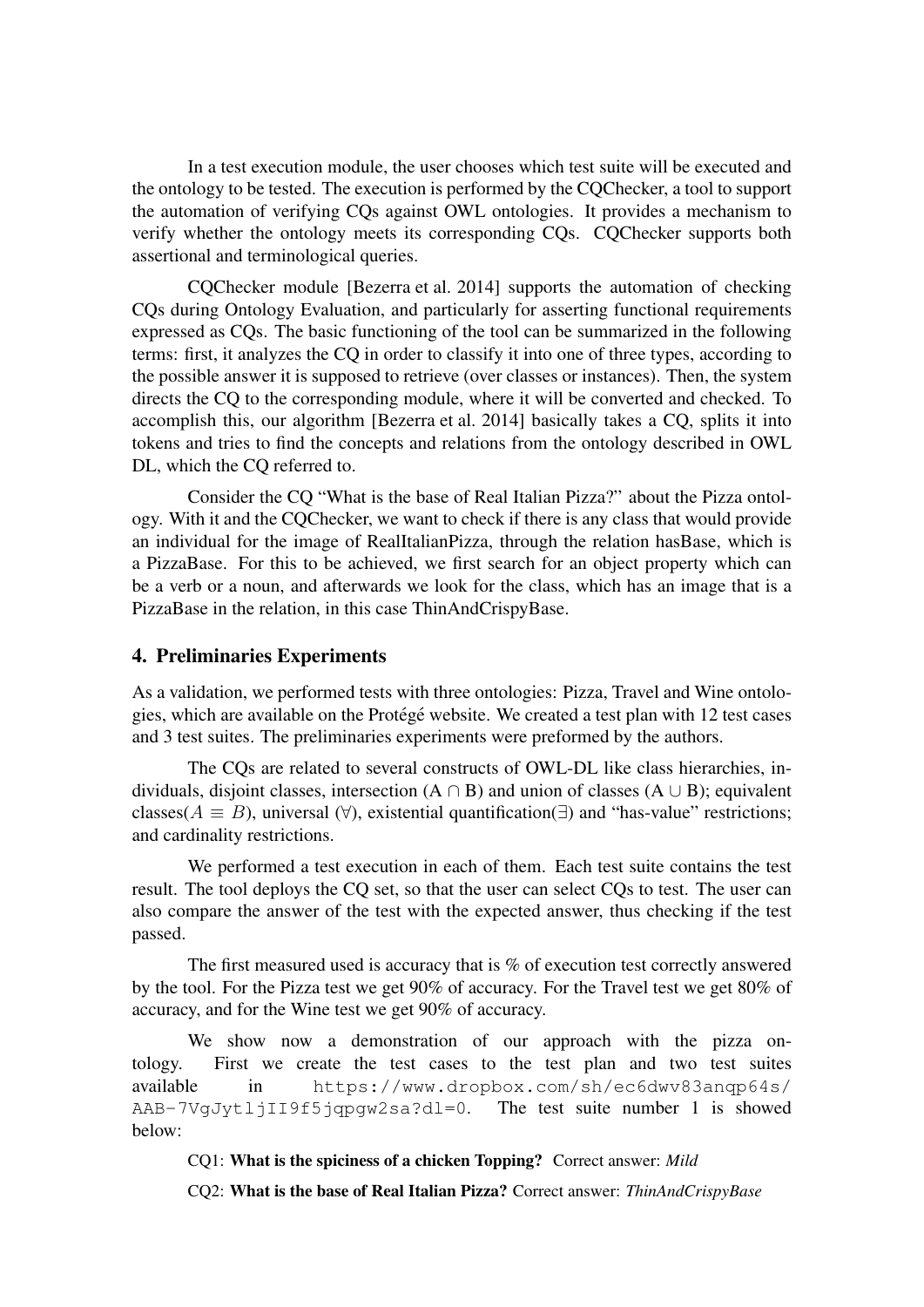#### CQ3: What is the country of Origin of American Pizza? Correct answer: *American*

CQ4: Which are the pizzas disjoint of Vegetarian Pizza? Correct answer: *NonVegetarianPizza*

Considering an user named joseph that takes this test suite to do a test execution on 08/10/2016. The goal is to verify if the ontology follows this set of CQs.

So, Joseph load the pizza ontology, the test suite number 1, and test each CQ. The tool returned an answer that can be equal or not the correct answer. If the the returned answer is equal to correct answer then, Joseph will check this CQ as correct. In the end, the tool will save the results from the table, moreover who did and date, in this case, Joseph and the date 08/10/2016.

## 5. Related Work

Few engineering methodologies cite how, for what purpose, and by which means the ontology engineer has to use CQs. However, there are few proposals of test ontologies approaches. [Vrandečić and Gangemi 2006] discusses in their paper the need for unit testing and describes some possible approaches that can be applied. However, it seems to be a position paper, as no concrete approach or tools were provided.

[Blomqvist et al. 2012] provides a methodology and a tool for dealing with ontology testing. It resembles ours in some aspects; however, they use CQs only at the assertional level by relying on SPARQL. Also, a method and a tool called OntologyTest been proposed to test the functional requirement of an ontology-OWL DL by [García-Ramos et al. 2009]. The queries must be defined in SPARQL.

In relation to these works, ours deals at both assertional and terminological levels. Moreover, while [Blomqvist et al. 2012] represent the test plan and test cases as an ontology, our approach stores them in CSV files, to provide more flexibility to the ontology engineering.

#### 6. Conclusions

In this paper, we proposed a new method to ontology testing based on competency questions for OWL-DL ontologies, for this, we use the concept of unit testing. Furthermore, we proposed a tool that implements this method. Ontology testing helps to guarantee the quality of ontologies, by detecting errors and inconsistences in the ontology. Competency questions can be used both in requirements specification as in evaluation phase.

There are some limitations of our approach, for instance, only treats simple English sentences by identifying key words. It is necessary to build a mechanism to accept complex sentences like "Does a bouquet or body of a specific wine change with vintage?".

For future work, solving these deficiencies is certainly the main task. However, in general, we believe that our approach and the tool can make the job of to test description logic ontologies efficiently and rapidly. And, we intend in the future to make experiments with other users outside of the project.

## **References**

Angles, R. and Gutierrez, C. (2008). The expressive power of sparql. In Sheth, A., Staab, S., Dean, M., Paolucci, M., Maynard, D., Finin, T., and Thirunarayan, K., editors, *The*